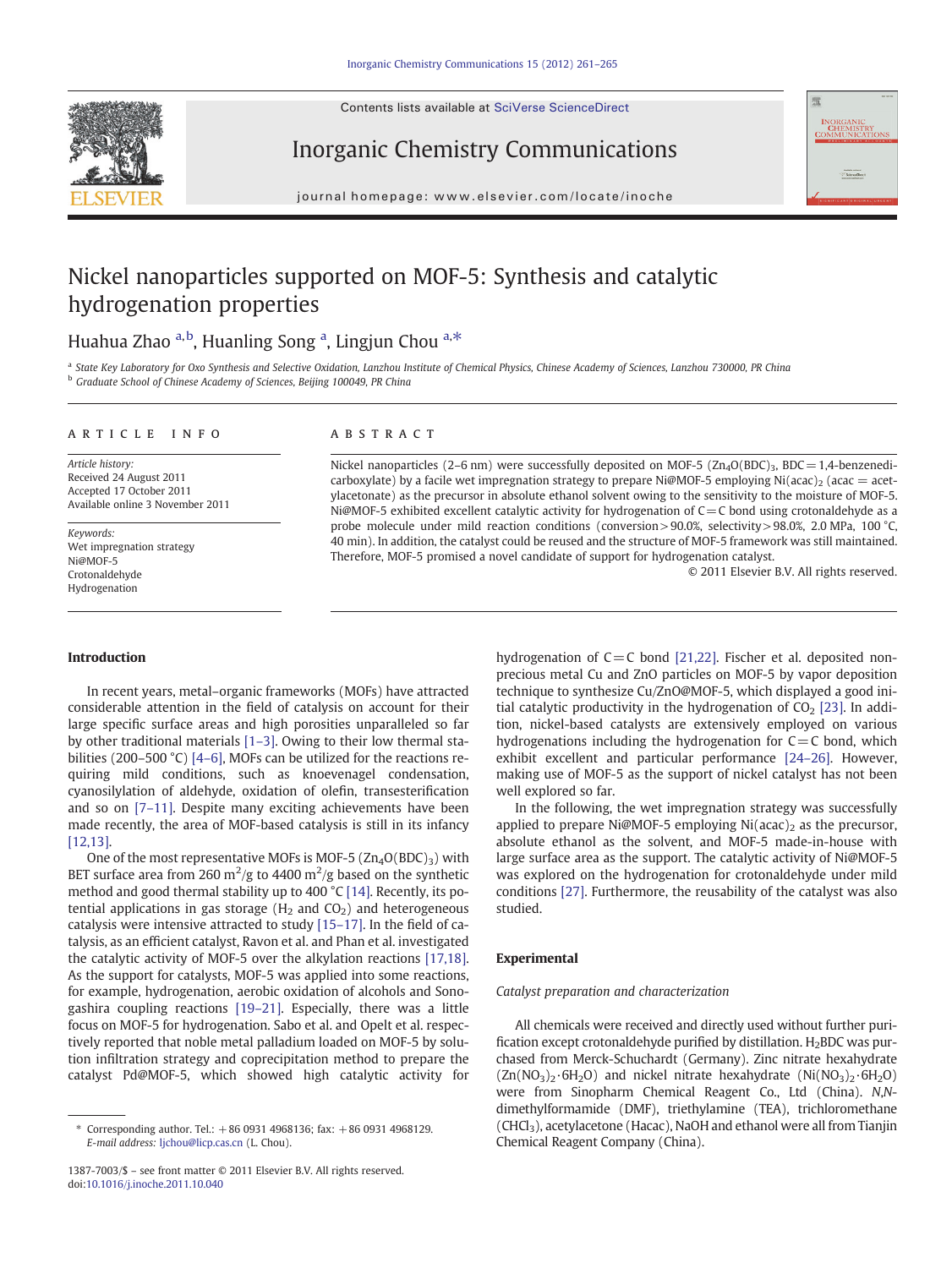

Fig. 1. The XRD patterns of MOF-5: (a) simulated; (b) as-synthesized.

Ni(acac)<sub>2</sub> was prepared by grinding Ni(NO<sub>3</sub>)<sub>2</sub>·6H<sub>2</sub>O, NaOH and Hacac in ratio of 1:2:4 (mole ratio) for 15 min at room temperature, then drying under vacuum at 100 °C for 10 h to obtain the green powder in our experiment.

The support MOF-5 was prepared by direct mixing strategy described by Huang et al. with slight modifications [\[28\].](#page-4-0) Prior to prepare the catalyst, as-synthesized MOF-5 was calcinated in  $N_2$  flow at 250 °C for 6 h to remove the guest molecules from the pores. Ni  $(\text{acac})_2$  (1.0 g) was dissolved in ethanol (150.0 mL) to form a dark green solution at 60 °C. Subsequently, guest-free MOF-5 (2.0 g) was added into the solution under continuous agitation. The mixture was stirred for 12–15 h in air, and then filtered, dried under vacuum at 60 °C for 2 h to yield a green powder Ni(acac)<sub>2</sub>@MOF-5. Finally, the powder was directly reduced under  $N_2/H_2$  (4:1, v/v) flow at 340 °C for 3 h to obtain Ni@MOF-5 catalyst.

XRD patterns were measured on an X'Pert Pro multipurpose diffractometer (PANalytical) with Ni-filtered Cu Kα radiation  $(\lambda = 0.15046$  nm). Measurements were performed with a voltage of 40 kV, current setting of 40 mA and scan step size of 0.02°.

TEM was done on a JEM-2010 transmission electron microscope. The nickel loadings of the catalyst were determined by atomic adsorption spectroscopy (AAS) 18080 from Hitachi Company of Japan.

The  $N<sub>2</sub>$  adsorption–desorption isotherms were performed with a Quantachrome autosorb iQ gas-sorption apparatus at −196 °C. All samples were outgassed under vacuum at 250 °C for 4 h prior to the measurements.

#### Hydrogenation

The liquid phase hydrogenation reaction was carried out in a 300 mL stainless steel autoclave at 100 °C under 2.0 MPa  $H_2$ , and with a stirring speed of 500 rmp. For a typical experiment, 0.85 g of the catalyst, 90 mL of ethanol, and 10 mL of the purified crotonaldehyde were loaded. The reaction products were identified by a GC-MS 5973 equipment from Agilent Technology Company and analyzed by a gas chromatograph with a SE54 capillary column and a flame ionization detector.

The recycle of the catalyst: After the first run, the catalyst was collected by configuration, dried under vacuum at 60 °C, then reduced under  $N_2/H_2$  (4:1, v/v) flow at 340 °C for 30 min and utilized for the next run.

#### Results and discussion

#### Characterization of the catalysts

Fig. 1 shows the XRD pattern of MOF-5. It was clearly seen that the four main diffraction peaks (6.8°, 9.7°, 13.7° and 15.4°) of the assynthesized product were in good agreement with that of the simulated one [\[29\],](#page-4-0) suggesting that the as-synthesized product had the MOF-5 structure. Furthermore, the sharp peaks indicated that MOF-5 had good cystallinity. Additionally, the small peaks (31.5°, 34.6° and 36.1°) suggested that MOF-5 framework was entrapped by a trace amount of ZnO [\[16\]](#page-4-0).

The XRD patterns of the catalysts at different steps are presented in [Fig. 2](#page-2-0). It is clearly seen that two extra small peaks (10.4° and 12.4°) appeared in the XRD patterns of the catalyst after loading with  $Ni (acac)_2$ , which was probably owing to the symmetry of MOF-5 structure changing from cubic to trigonal [\[30\]](#page-4-0) during the preparation of the catalyst. However, the four main peaks of MOF-5 were basically maintained. The two extra peaks disappeared after the catalyst reduced, suggesting that the MOF-5 structure was recovered, although the peak intensity of ZnO became a little stronger. Furthermore, a small diffraction peak (44.5°) was attributable to metallic Ni in the XRD patterns of the catalyst after reduction indicating that Ni particles were probably well dispersed on MOF-5. [Fig. 2d](#page-2-0)–f shows the XRD patterns of the catalyst during the retest runs. The four main peaks were maintained implying that the MOF-5 structure was persevered well after the retest runs.

The TEM images of the reduced and reacted catalysts are shown in [Fig. 3.](#page-2-0) It could be seen from [Fig. 3b](#page-2-0) that the crystal size of MOF-5 was uniformly about 60–80 nm, which was consisitent with the results Huang et al. reported [\[28\]](#page-4-0). The grain size of Ni was 2–6 nm, which was larger than the pore diameter (1.02 nm) of MOF-5. Thus, nickel nanoparticles were distributed on the outer surface of MOF-5 support. Due to the small grain size, the XRD diffraction peak intensity of Ni was very small. It was also seen that the Ni nanoparticles had a little agglomeration on the support.

The BET specific surface areas and pore volumes of the catalysts are presented in [Table 1](#page-2-0). The BET surface areas of MOF-5 could attain 822.0  $\text{m}^2/\text{g}$  based on the N<sub>2</sub> adsorption–desorption measurements. The BET surface area greatly decreased from 821.6  $m^2/g$  to 619.9  $\mathrm{m}^2/\mathrm{g}$  and the micropore volume decreased from 0.28 cm<sup>3</sup>/g to 0.22  $\text{cm}^3/\text{g}$  after reduction, probably due to the destructive influence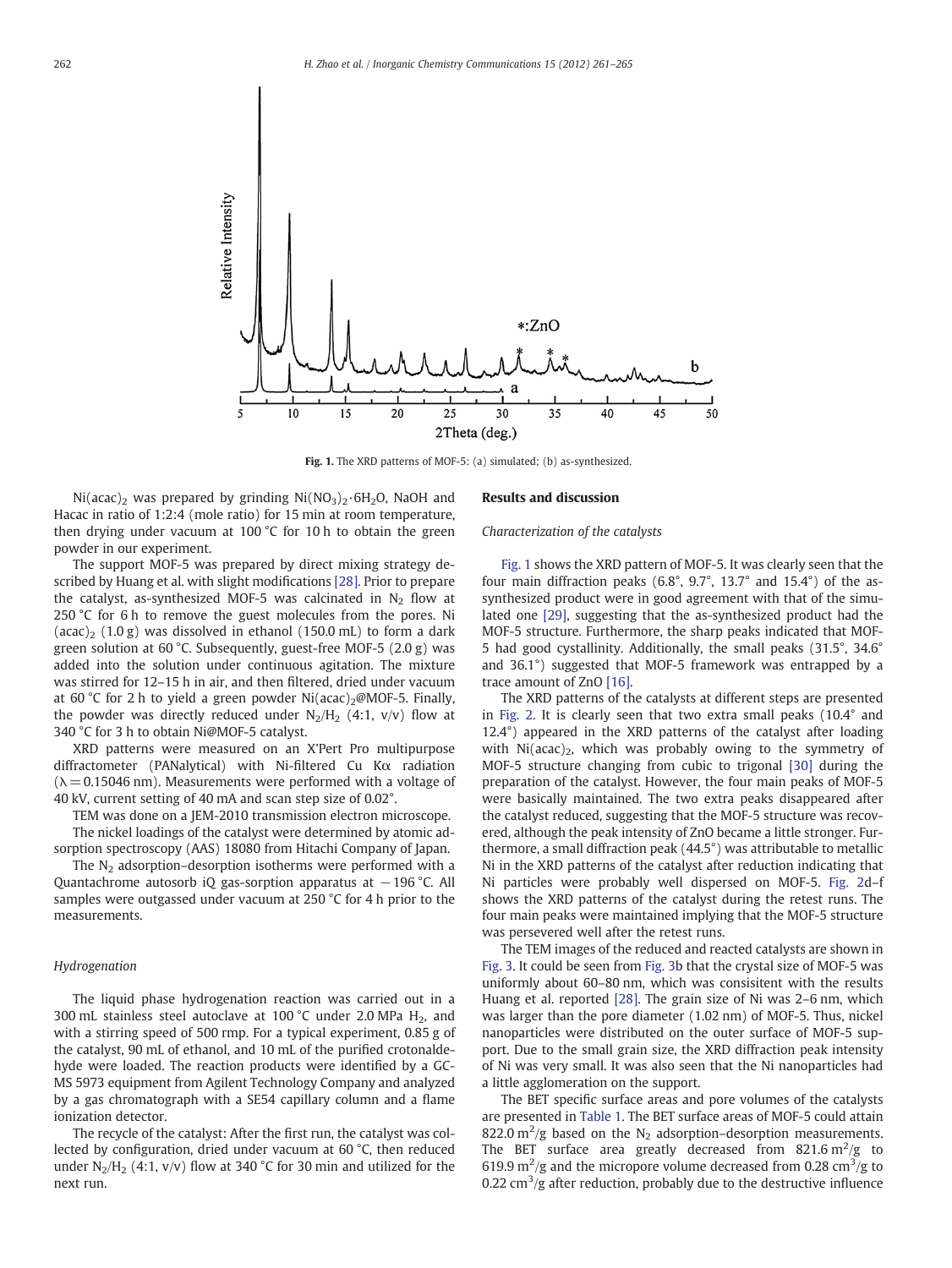<span id="page-2-0"></span>

Fig. 2. The XRD patterns of the catalysts: (a) MOF-5; (b) Ni(acac)<sub>2</sub>@MOF-5; (c) fresh Ni@MOF-5; (d) Ni@MOF-5 1st run; (e) Ni@MOF-5 2nd run; (f) Ni@MOF-5 3rd run.



Fig. 3. TEM images of the catalyst after: (a) reduced; (b) reaction.

of the trace water in ethanol during the catalyst preparation and the nickel nanoparticles which may take up partial pore channels of the framework. After reaction, the BET surface area of MOF-5 decreased largely from 619.9 m<sup>2</sup>/g to 479.3 m<sup>2</sup>/g and the volume of micropore reduced from 0.22 cm<sup>3</sup>/g to 0.17 cm<sup>3</sup>/g, whereas the total pore volume slightly decreased (0.34 $\rightarrow$  0.32 cm<sup>3</sup>/g), indicating that partial micropores were probably took up by some small reaction or product molecules. The BET surface area and pore volume of MOF-5 had no further decrease during the retest runs, which suggested that the

#### Table 1

The pore properties of the catalysts at different steps.

| Catalysts           | $S_{\text{BET}}$<br>$(m^2/g)$ | $Vp-SFa$<br>$\rm (cm^3/g)$ | $V_p$ -DFT <sup>b</sup><br>$\rm (cm^3/g)$ | $D_p$ -DFT $c$<br>(nm) |
|---------------------|-------------------------------|----------------------------|-------------------------------------------|------------------------|
| $MOF-5$             | 821.6                         | 0.28                       | 0.48                                      | 1.02                   |
| Ni@MOF-5 reduced    | 619.9                         | 0.22                       | 0.34                                      | 1.02                   |
| Ni@MOF-5 1st run    | 479.3                         | 0.17                       | 0.32                                      | 1.02                   |
| Ni@MOF-5 2nd run    | 353.3                         | 0.12                       | 0.23                                      | 1.02                   |
| Ni@MOF-5 3rd run    | 441.5                         | 0.15                       | 0.29                                      | 1.02                   |
| Ni@SiO <sub>2</sub> | 172.2                         |                            | 0.49                                      | 11.28                  |

<sup>a</sup> Pore volumes of the products calculated with the Saito–Foley (SF) method.<br><sup>b</sup> Pers volumes of the products calculated with non-local density functional

Pore volumes of the products calculated with non local density functional theory (NLDFT).

 $\,^{\rm c}$  Pore diameters of the products calculated with non local density functional theory (NLDFT).

MOF-5 structure was not significantly influenced by the reaction conditions. In addition, the pore diameter of the support was 1.02 nm, smaller than the size of Ni nanoparticles, implying that nickel nanoparticles probably bond on the outer surface of MOF-5 support as described above.

#### Catalytic activity

The hydrogenation of cronoaldehyde (Scheme 1) was chosen to test the activity of Ni@MOF-5, because hydrogenation of unsaturated aldehydes was a typical model reaction to establish the relations between selectivity and catalyst structures [\[31\]](#page-4-0). For the hydrogenation of crotonaldehyde on the catalyst Ni@MOF-5 in our study, butyraldehyde was

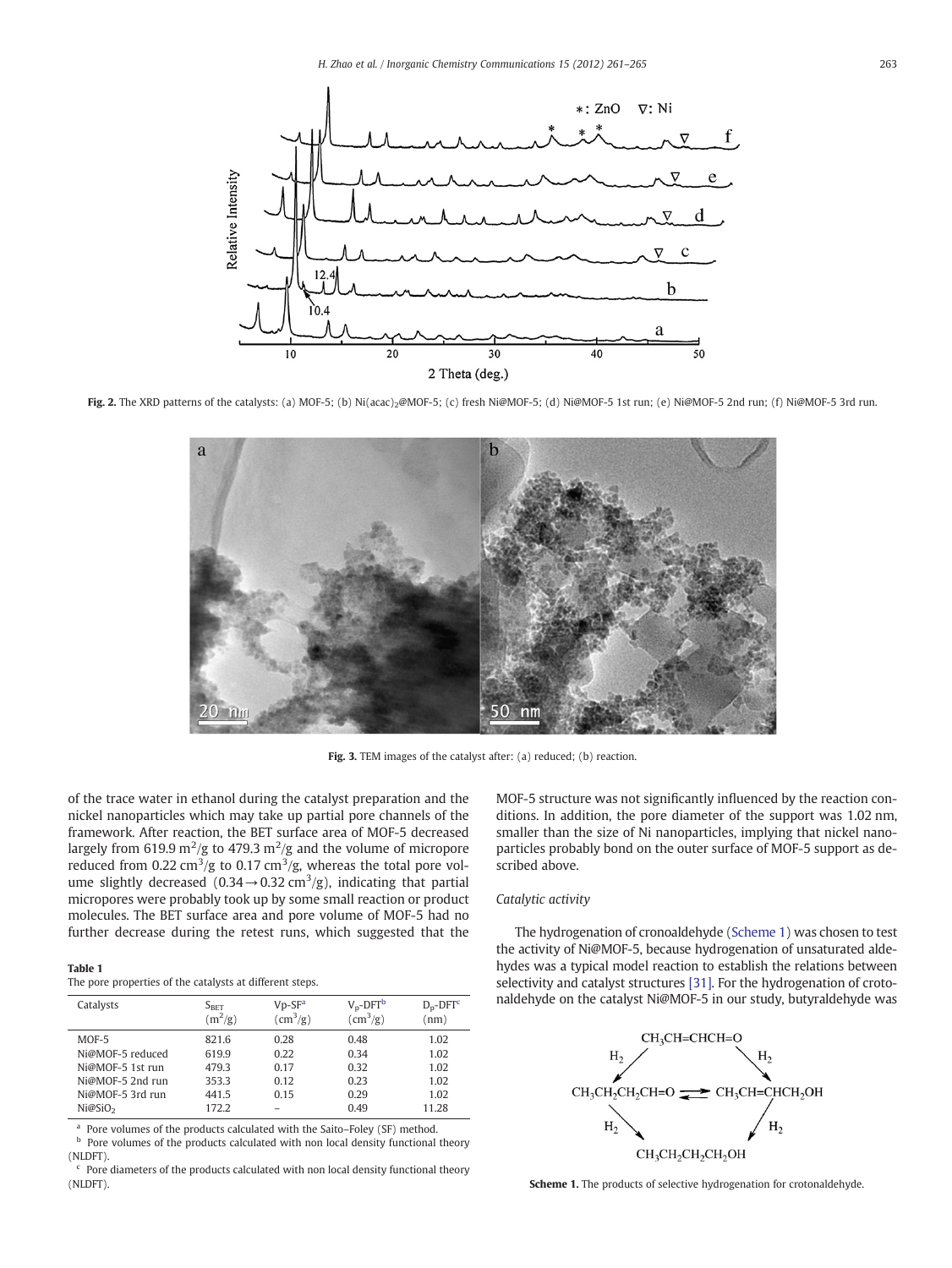## <span id="page-3-0"></span>Table 2

The activity and selectivity of different catalysts over the hydrogenation of crotonaldehyde.

| Catalysts           | Ni loadings | Reaction time<br>(min) | $C_{CROI}^a$<br>(%) | $S_{BRAD}$<br>(%) | TOF <sub>CFOI</sub><br>$(h^{-1})$ | TOF <sub>RRAD</sub><br>$(h^{-1})$ |
|---------------------|-------------|------------------------|---------------------|-------------------|-----------------------------------|-----------------------------------|
| $MOF-5$             |             | 60                     | 11.88               | 1 1 8             |                                   |                                   |
| Ni@MOF-5 7.4        |             | 40                     | 91.59               | 98.30             | 154.6                             | 152.0                             |
|                     |             | 60                     | 99.45               | 90.11             | 1119                              | 100.8                             |
| Ni@SiO <sub>2</sub> | 28.0        | 40                     | 83.06               | 9438              | 739                               | 69.8                              |

CROL for crotonaldehyde.

**b** BRAD for butyraldehyde.

the main product with a small amount of butanol and other by-products whereas, no crotyl alcohol was detected.

The results of hydrogenation for crotonaldehyde are summarized in Table 2. The yield of butyraldehyde was only 0.14% when the reaction was conducted in the presence of MOF-5 at 100 °C for 60 min, illustrating that MOF-5 itself had little catalytic performance for hydrogenation. Using the same amount of the catalyst Ni@MOF-5, the conversion of crotonaldehyde increased to 91.59% with high selectivity of butyraldehyde (98.30%) at 100 °C for 40 min. However, crotonaldehyde was almost completely converted (99.45%) with slight decrease of selectivity (90.11%) after 60 min.

The catalytic activity of Ni@MOF-5 was also compared with that of the industrial catalyst  $Ni/SiO<sub>2</sub>$  containing 28.0 wt.% Ni with BET surface area of 172.2  $m^2/g$ . Ni/SiO<sub>2</sub> was treated under the same conditions as  $Ni (acac)_2@MOF-5$  prior to the hydrogenation reaction. By contrast,  $Ni/SiO<sub>2</sub>$  with the catalytic amount (0.43 g) exhibited only 83.06% conversion with 94.38% selectivity of butyraldehyde at 100 °C for 40 min. In terms of the turnover of frequency (TOF, denoted as the mole content of crotonaldehyde converted over per mole Ni per hour), Ni@MOF-5 (154.6  $h^{-1}$ ) showed a remarkably higher activity than that of Ni/SiO<sub>2</sub> (73.9 h<sup>-1</sup>). Consequently, Ni@MOF-5 had a high catalytic activity and selectivity for  $C = C$ bond hydrogenation. The superior activity of Ni@MOF-5 might be mainly attributed to the larger nickel surface area resulted from the small nickel nanoparticles supported on the support MOF-5.

#### The reusability of Ni@MOF-5

To find out if the catalyst has retained its initial catalytic activity and its structure, the reusability of the catalyst was carried. Fig. 4



Fig. 4. The activity and selectivity for hydrogenation of crotonaldehyde in the three retest runs.

describes the activity and selectivity of the catalyst for three retest runs with the reaction time 60 min. In the first run, the conversion of crotonaldehyde was up to 99.45% with high butyraldehyde selectivity of 90.11%. In the second run, the conversion of crotonaldehyde maintained at 91.49%, whereas the selectivity of butyraldehyde increased to 93.39%. In the third hydrogenation, the conversion of crotonaldehyde decreased to 88.73% with the selectivity almost constant at 93.40%. Fortunately, the structure of MOF-5 was preserved well throughout the reaction according to the XRD patterns of the catalysts. Thus, the catalyst could be reused for several times with some degree of reduced catalytic performance.

#### **Conclusions**

In summary, Ni@MOF-5 (7.4 wt.% Ni) was successfully obtained by wet impregnation strategy to deposit nickel on MOF-5 framework. The nickel nanoparticles (2–6 nm) were probably located on the outer surface of the MOF-5 contributing to its small pore diameter (1.02 nm). Ni@MOF-5 displayed much higher catalytic activity in comparison with that of the industrial catalyst  $Ni/SiO<sub>2</sub>$ . Furthermore, the catalyst can be reused for several times with the preservation of MOF-5 structure. Thus, MOF-5 promised a novel candidate of support for hydrogenation catalyst. Current research may be well transferable to load some active components (Pt, Ag and Au) on other robust MOFs in this reaction, such as MIL series.

#### Acknowledgement

We gratefully acknowledge the financial support of the State Key Laboratory for Oxo Synthesis and Selective Oxidation of China.

### References

- [1] A. Henschel, K. Gedrich, R. Kraehnert, S. Kaskel, Catalytic properties of MIL-101, Chem. Commun. (2008) 4192–4194.
- [2] N. Maksimchuk, M. Timofeeva, M. Melgunov, A. Shmakov, Y. Chesalov, D. Dybtsev, V. Fedin, O. Kholdeeva, Heterogeneous selective oxidation catalysts based on coordination polymer MIL-101 and transition metal-substituted polyoxometalates, J. Catal. 257 (2008) 315–323.
- [3] S. Proch, J. Herrmannsdörfer, R. Kempe, C. Kern, A. Jess, L. Seyfarth, J. Senker, Pt@MOF-177: Synthesis, Room-Temperature Hydrogen Storage and Oxidation Catalysis, Chem. Eur. J. 14 (2008) 8204–8212.
- [4] N.V. Maksimchuk, K.A. Kovalenko, S.S. Arzumanov, Y.A. Chesalov, M.S. Melgunov, A.G. Stepanov, V.P. Fedin, O.A. Kholdeeva, Hybrid Polyoxotungstate/MIL-101 Materials: Synthesis, Characterization, and Catalysis of H<sub>2</sub>O<sub>2</sub>-Based Alkene Epoxidation, Inorg. Chem. 49 (2010) 2920–2930.
- [5] K. Schlichte, T. Kratzke, S. Kaskel, Improved synthesis, thermal stability and catalytic properties of the metal-organic framework compound  $Cu<sub>3</sub>(BTC)<sub>2</sub>$ , Microporous Mesoporous Mater. 73 (2004) 81–88.
- [6] C. Serre, F. Millange, C. Thouvenot, M. Nogues, G. Marsolier, D. Louër, G. Férey, Very Large Breathing Effect in the First Nanoporous Chromium(III)-Based Solids: MIL-53 or  $Cr^{III}(OH)$  {O<sub>2</sub>C-C<sub>6</sub>H<sub>4</sub>-CO<sub>2</sub>} {HO<sub>2</sub>C-C<sub>6</sub>H<sub>4</sub>-CO<sub>2</sub>H<sub>)x</sub> · H<sub>2</sub>O<sub>y</sub>, J. Am. Chem. Soc. 124 (2002) 13519–13526.
- [7] S. Hasegawa, S. Horike, R. Matsuda, S. Furukawa, K. Mochizuki, Y. Kinoshita, S. Kitagawa, Three-Dimensional Porous Coordination Polymer Functionalized with Amide Groups Based on Tridentate Ligand: Selective Sorption and Catalysis, J. Am. Chem. Soc. 129 (2007) 2607–2614.
- [8] M. Fujita, Y.J. Kwon, S. Washizu, K. Ogura, Preparation, Clathration Ability, and Catalysis of a Two-Dimensional Square Network Material Composed of Cadmium(II) and 4,4'-Bipyridine, J. Am. Chem. Soc. 116 (1994) 1151–1152.
- [9] Y. Lu, M. Tonigold, B. Bredenkötter, D. Volkmer, J. Hitzbleck, G. Langstein, A Cobalt (II)-containing Metal-Organic Framework Showing Catalytic Activity in Oxidation Reactions, Z. Anorg. Allg. Chem. 634 (2008) 2411–2417.
- [10] J.S. Seo, D. Whang, H. Lee, S.I. Jun, J. Oh, Y.J. Jeon, K. Kim, A homochiral metal– organic porous material for enantioselective separation and catalysis, Nature 404 (2000) 982–986.
- [11] R.-Q. Zou, H. Sakurai, Q. Xu, Preparation, adsorption properties, and catalytic activity of 3D porous metal-organic frameworks composed of cubic building blocks and alkali-metal ions, Angew. Chem. Int. Ed. 45 (2006) 2542–2546.
- [12] D. Farrusseng, S. Aguado, C. Pinel, Metal–Organic Frameworks: Opportunities for Catalysis, Angew. Chem. Int. Ed. 48 (2009) 7502–7513.
- [13] J. Lee, O.K. Farha, J. Roberts, K.A. Scheidt, S.T. Nguyen, J.T. Hupp, Metal-organic framework materials as catalysts, Chem. Soc. Rev. 38 (2009) 1450–1459.
- [14] S.S. Kaye, A. Dailly, O.M. Yaghi, J.R. Long, Impact of Preparation and Handling on the Hydrogen Storage Properties of  $Zn_4O(1,4$ -benzenedicarboxylate)<sub>3</sub> (MOF-5), J. Am. Chem. Soc. 129 (2007) 14176–14177.